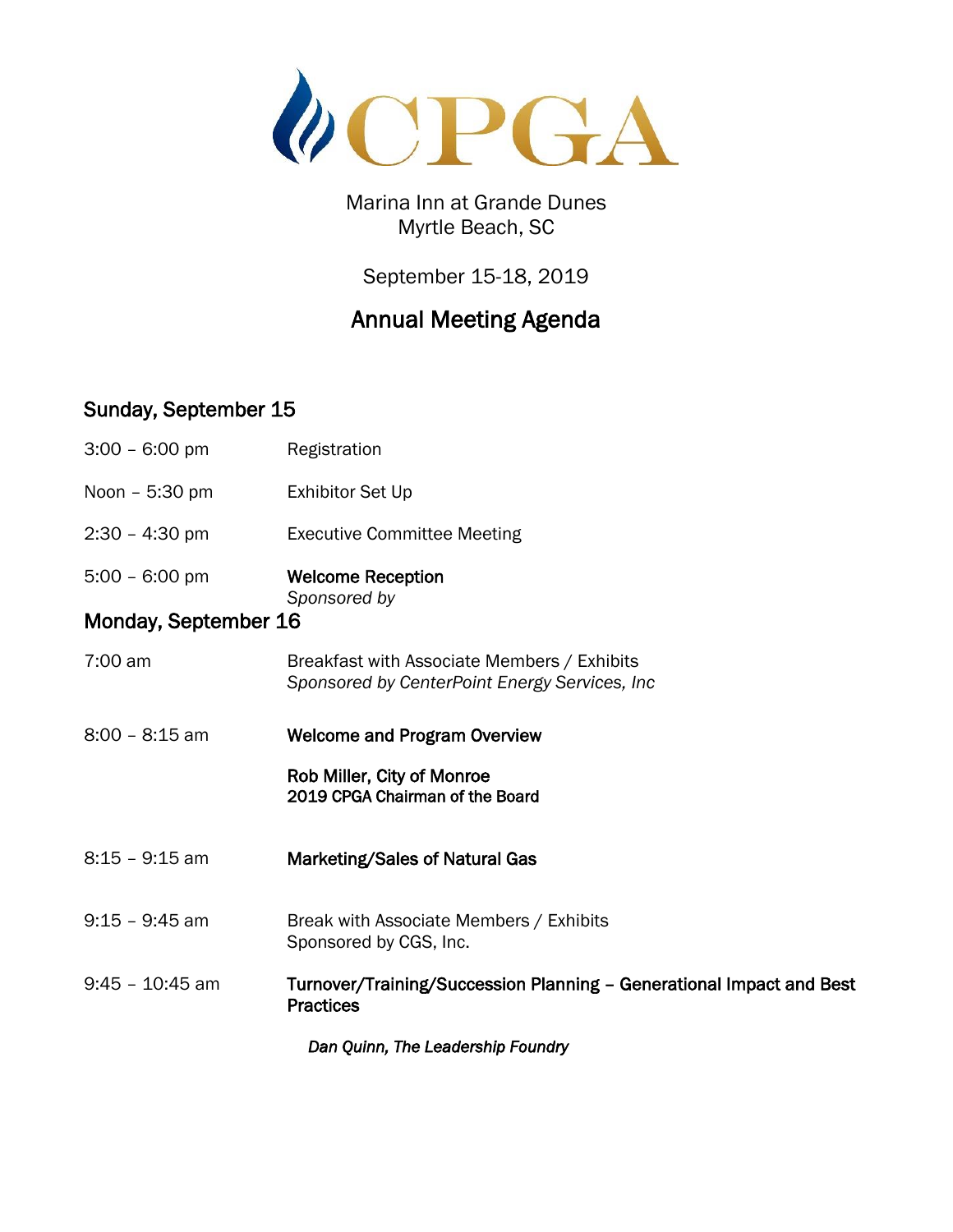| $10:45 - 11:30$ am    | <b>LNG Business Case</b>                                                                                                 |
|-----------------------|--------------------------------------------------------------------------------------------------------------------------|
|                       | <b>GUC</b><br><b>Rob Miller - Monroe</b><br>UGI                                                                          |
| $11:30 - 11:45$ am    | <b>Morning Wrap Up</b><br>• Door Prizes<br>Afternoon free for activities<br>$\bullet$<br>Dinner on your own<br>$\bullet$ |
| $1:00$ pm             | <b>Golf Tournament</b>                                                                                                   |
| Tuesday, September 17 |                                                                                                                          |
| 7:00 am               | Breakfast with Associate Members & Exhibits<br>Sponsored by                                                              |
| $8:00 - 9:30$ am      | <b>APGA Update</b>                                                                                                       |
|                       | Erin Kurilla, Vice President, Operations and Pipeline Safety                                                             |
| $9:30 - 9:45$ am      | Break with Associate Members & Exhibits<br>Sponsored by Weston & Sampson Engineers, Inc.                                 |
| $9:45 - 10:15$ am     | <b>Environmental Services</b>                                                                                            |
| 10:15 - 11:00 am      | <b>Cyber Security</b>                                                                                                    |
| 11:00 - 11:45 am      | Instrumentation/SCADA                                                                                                    |
| $11:45 - 12:45$ pm    | Lunch with Associate Members & Exhibits                                                                                  |
| $12:45 - 1:15$ pm     | <b>Vendor Spotlights</b><br>Three minute updates or product highlights                                                   |
| $1:15 - 1:45$ pm      | System Member Updates - Projects, Successes, Challenges<br>Three minute updates                                          |
| $1:45 - 2:30$ pm      | <b>GIS/Asset Management</b>                                                                                              |
|                       | <b>TBD</b><br>Thinking Hats/Monroe                                                                                       |
| $2:30 - 2:45$ pm      | <b>Break</b>                                                                                                             |
| $2:45 - 4:30$ pm      | <b>Operators Meeting (Operators Only)</b>                                                                                |